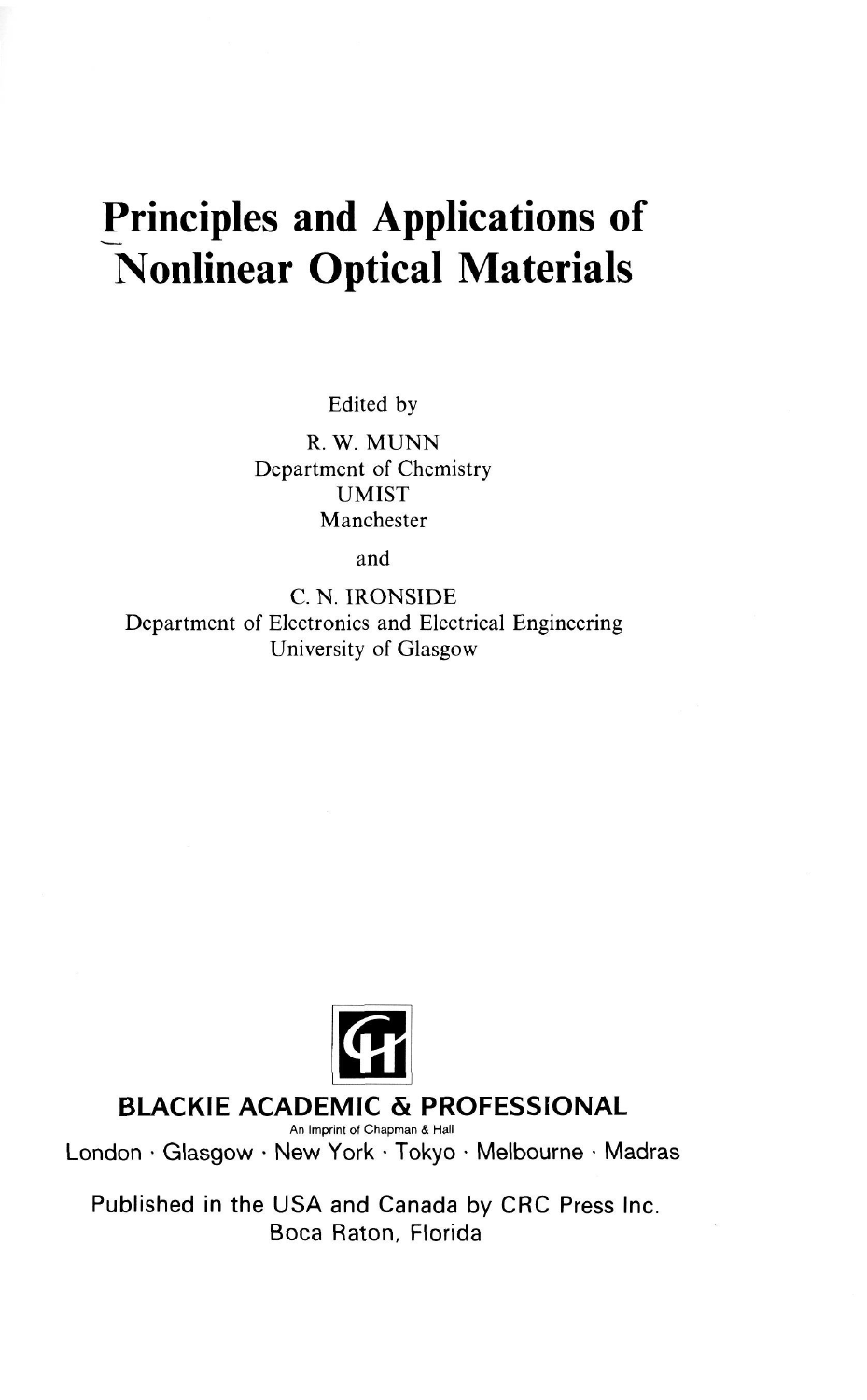## **Contents**

| 1 | Introduction<br>R. W. MUNN and C. N. IRONSIDE                                                                                                                                                                                     | 1                                    |
|---|-----------------------------------------------------------------------------------------------------------------------------------------------------------------------------------------------------------------------------------|--------------------------------------|
| 2 | Nonlinear optical phenomena<br>R. W. MUNN                                                                                                                                                                                         | 5                                    |
|   | 2.1<br>General description<br>2.2 Harmonic generation<br>2.3 Electro-optic effects<br>2.4 Intensity-dependent refractive index<br>2.5 Frequency mixing<br>2.6 Units and dimensions<br>References                                  | 5<br>8<br>11<br>13<br>15<br>17<br>19 |
| 3 | Nonlinear optical devices                                                                                                                                                                                                         | 20                                   |
|   | C. N. IRONSIDE                                                                                                                                                                                                                    |                                      |
|   | 3.1<br>Introduction<br>3.2<br>Devices based on second-order effects<br>3.2.1<br>Second-harmonic generation<br>3.3<br>Devices based on third-order effects<br>3.3.1<br>Soliton transmission<br>3.3.2 All-optical switching devices | 20<br>21<br>21<br>25<br>26<br>28     |
|   | 3.4 Conclusion<br>References                                                                                                                                                                                                      | 33<br>33                             |
| 4 | Optical nonlinear effects in semiconductors<br><b>C. N. IRONSIDE</b>                                                                                                                                                              | 35                                   |
|   | 4.1<br>Introduction<br>4.2<br>Linear optical properties of semiconductors<br>4.2.1 Interband absorption<br>4.2.2<br>Excitonic absorption<br>4.3<br>Nonresonant third-order nonlinear optical effects                              | 35<br>37<br>38<br>41<br>43           |
|   | Measurement of third-order optical nonlinearities in semiconductors<br>4.3.1<br>4.4<br>All-optical switching devices employing optical nonlinearities in semi-                                                                    | 47                                   |
|   | conductors<br>Resonant optical nonlinearities<br>4.5<br>Low-dimensional semiconductors<br>4.6<br>Carrier confinement<br>4.7<br>4.8<br>Two-dimensional density of states                                                           | 51<br>52<br>56<br>58<br>61           |
|   | 4.8.1 Excitons in 2D confined semiconductors<br>4.9 Nonlinear optical effects in low-dimensional semiconductors                                                                                                                   | 63<br>64                             |
|   | 4.10 Second-order optical nonlinearities in semiconductors<br>4.11 Conclusion<br>References                                                                                                                                       | 68<br>72<br>73                       |

 $\sim$